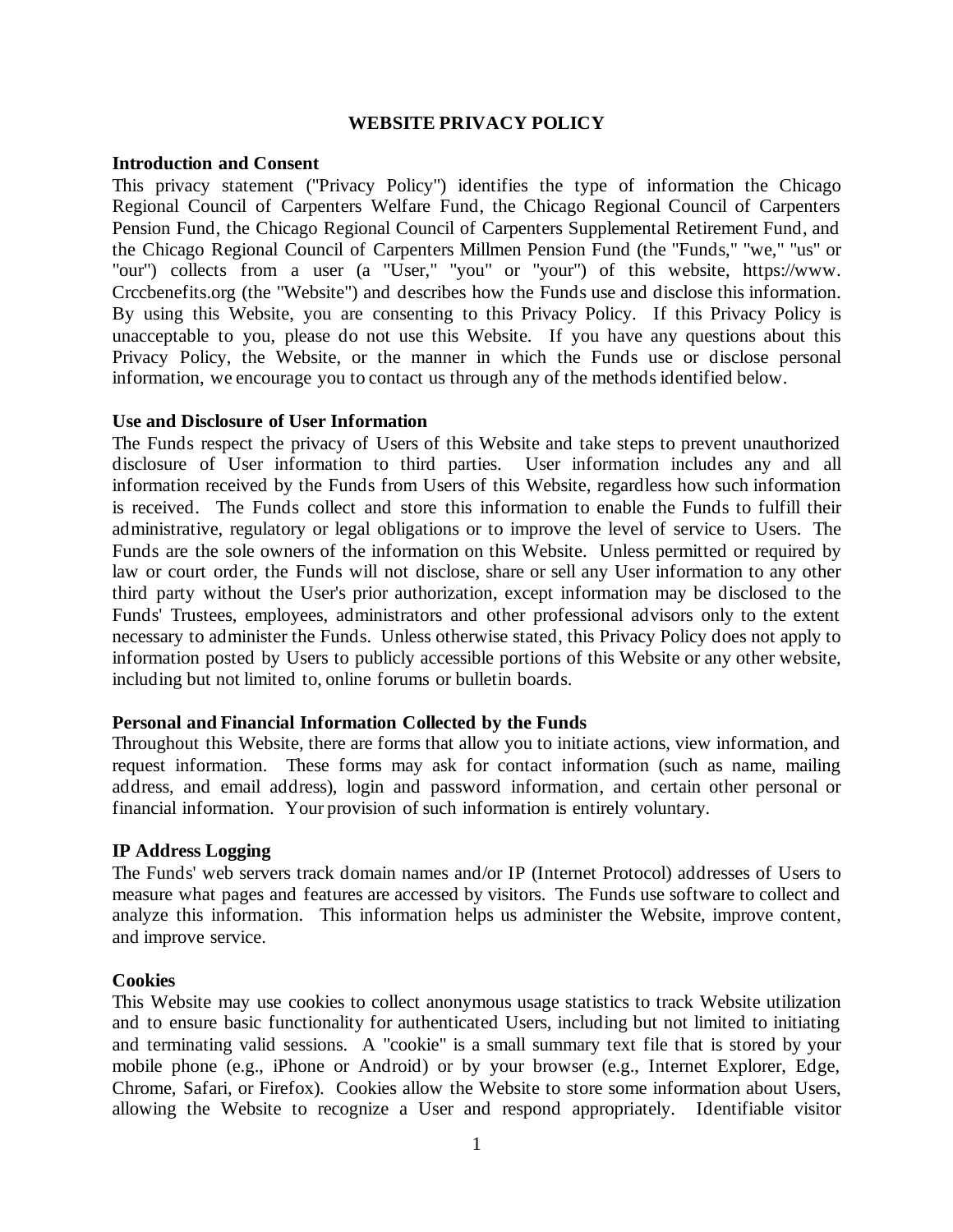information may also be stored in internal log files. The Funds use this information to troubleshoot issues, improve online services, and for analytical purposes, such as analyzing trends, administering the Website, tracking User movements, and gathering broad demographic information.

# **Links to Other Websites**

The Website may contain links to other websites not affiliated with the Funds. The Funds are not responsible for the privacy practices or the content of such other websites. By including links to other websites, the Funds neither endorses such websites nor guarantees the information they contain is accurate. The Funds encourage you to be aware when you leave the Website to read the privacy policies of every linked website as the privacy policies of each may differ from this Privacy Policy. This Privacy Policy applies solely to websites owned by or operated on behalf of the Funds.

## **Security**

The Funds are committed to preventing unauthorized third parties from accessing the personal information you provide to us, and we maintain commercially reasonable procedures and technology designed for this purpose. This Website has reasonable technical and organizational security measures in place to protect the loss, misuse or alteration of information under our control. Although we cannot guarantee that our systems are 100% secure 100% of the time, we periodically update and test our technology in order to improve the protection of User information.

Your participation is also important to the Funds' security efforts. We suggest you take steps to protect your computer's security, which include the following:

- Passwords. Create a strong password using a combination of letters, numbers and symbols. Do not share your password with anyone. Change your password often.
- Software Updates. Ensure your computer and internet browser software are up to date.
- Security Software. Install anti-virus software on your computer and routinely scan for viruses, keyloggers, spyware and other programs that may become installed on your computer without your permission. If you believe you have received a virus or other malware from this Website, please alert us as soon as possible so that we may take remedial measures to address.
- Log Off. Always log off the Website after completing your activities.

The Funds do not email Users requesting their login or password information. If you receive an email purporting to be from the Funds requesting your personal, financial, or login information, do not provide such information unless you have first verified that the email is actually from the Funds. Such emails may be fraudulent and used in connection with scams known as phishing. The Funds request that you report any suspicious emails, websites, or other activity to us.

### **Other Fund Policies**

Your use of this Website may also be governed by other terms and conditions contained on separate user agreements and terms of use. Additionally, the Chicago Regional Council of Carpenters Welfare Fund's Notice of Privacy Practices governs the that Fund's use and disclosure